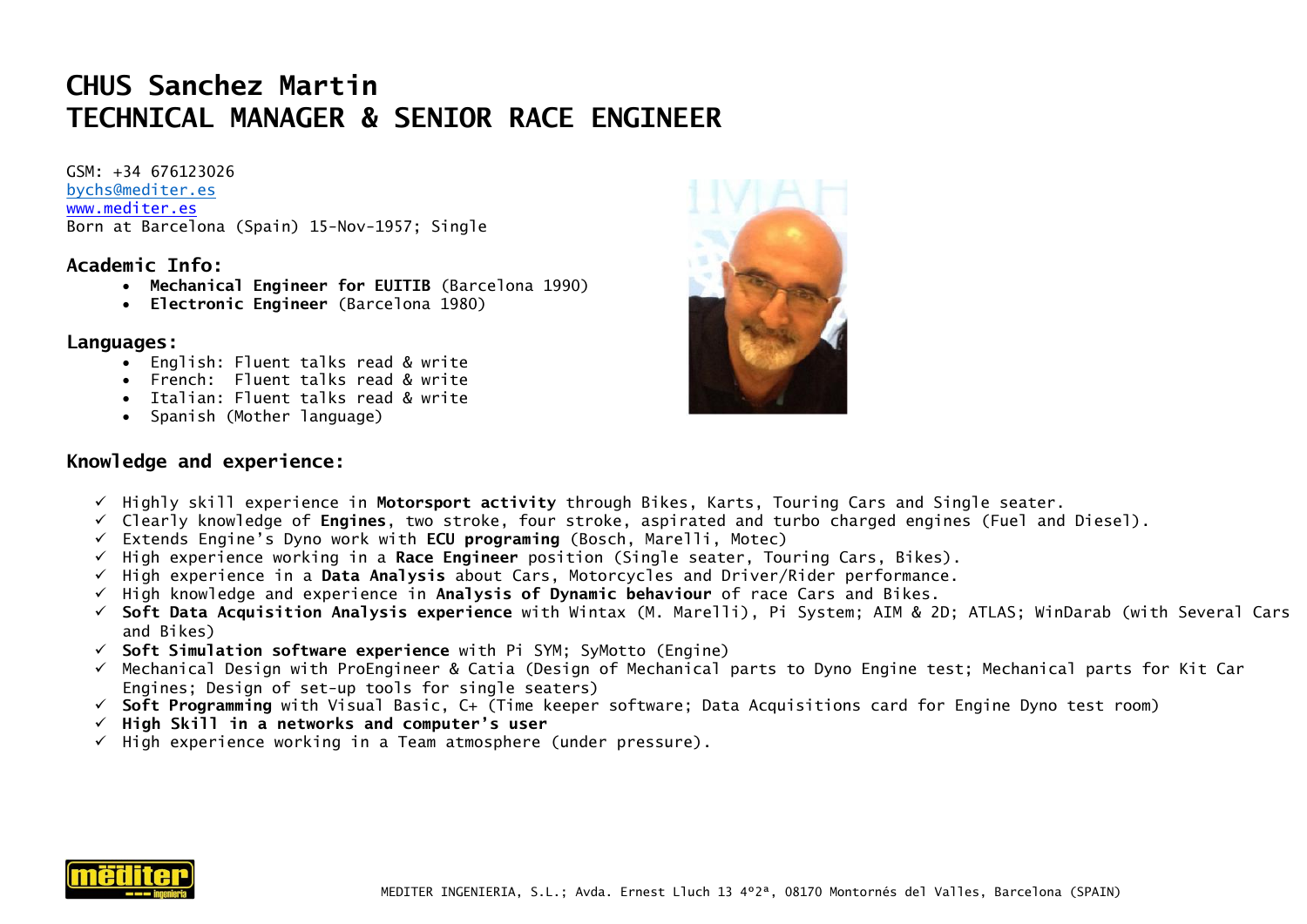### **Motorsport Professional Activity:**

**(Year; Championship; Team; Job; Driver & Place)**

- **2021 Design Office Manager** at QEV Technologies (Electric Vehicles) **2020 Design Office Manager** at QEV Technologies (Electric Vehicles) **F4 Spanish Championship**; MOL Racing Team; **Race Engineer 2019 Design Office Manager** at QEV Technologies (Electric Vehicles) **FIM CEV MOTO2**; EasyRace Team; **Race Engineer**; D.Valle (SPA) & T.Ishizuka (JPN) **TCR China**; Team MG6 Xpower; Ningbo & Zhuzhou Meetings; **Race Engineer**; R.Avila & Zhendong Zhang **FIA Motorsport Games**; Team MG6 Xpower; Vallelunga; **Race Engineer**; Rory Butcher & Zhendong Zhang **2018 Design Office Manager** at QEV Technologies (Electric Vehicles) **FIM CEV MOTO2**; EasyRace Team; **Race Engineer**; A.Fernandez (SPA) & M.Chiodi (AUS) **2017 Moto2 World Championship & FIM CEV**; AGR Team; **Tech Director**; J.Roberts **Race Engineer WorldSeries FV8**; Teo Martin Motorsport **Tech Director**; A.Palou and N.Mason **Race Engineer Blancpain GT Series Asia GT3**; Absolute RACING Team Audi R8 GT3, **Race Engineer** @ Jingzu SUN (CHN)/Franky CHENG (CHN) **Project Manager for Homologation** at QEV Technologies (Electric Vehicles), Design Office Manager **2016 Moto2 World Championship & FIM CEV**; AGR Team; **Tech Director** & M.Schrotter **Race Engineer**; Steve Odendaal **Race Engineer** at FIM CEV, **1st Place 2015 Moto2 World Championship & FIM CEV**; AGR Team; **Tech Director** & A.Pons **Race Engineer**; S.Odendaal **Race Engineer**
- **2014 Moto2 World Championship** & **FIM CEV**; AGR Team; **Tech Director** & A.Pons **Race Engineer**
- **2013 Moto2 World Championship**; Arginano y Gines Racing Team (AGR Team); **Tech Director &** S.Odendaal **Race Engineer**
- **2012 FORMULA 1**; HRT F1 Team; **Reliability Engineer**
- **2011 F3 EuroOpen Series**; Cedars AutoSport; **Race Engineer**; N.Jammal **World Series by RENAULT**; Pons Racing; **Race Engineer**; N.Yelloly 14th Place **CEV Moto 2**; Argiñano Racing Team; **Tech Director**
- **2010 World Series by RENAULT**; Epsilon Euskadi; **Race Engineer**; A.Costa 5 th Place

 **F3 EuroOpen Series**; Cedars AutoSport; **Race Engineer**; N.Jammal **1º Spanish Cup Trophy**

- **2009 World Series by RENAULT**; Prema PowerTeam; **Race Engineer**; E.Piscopo, F.Provenzano; F.Salaquarda
- **2008 World Series by RENAULT**; Prema PowerTeam; **Race Engineer**; M.Molina

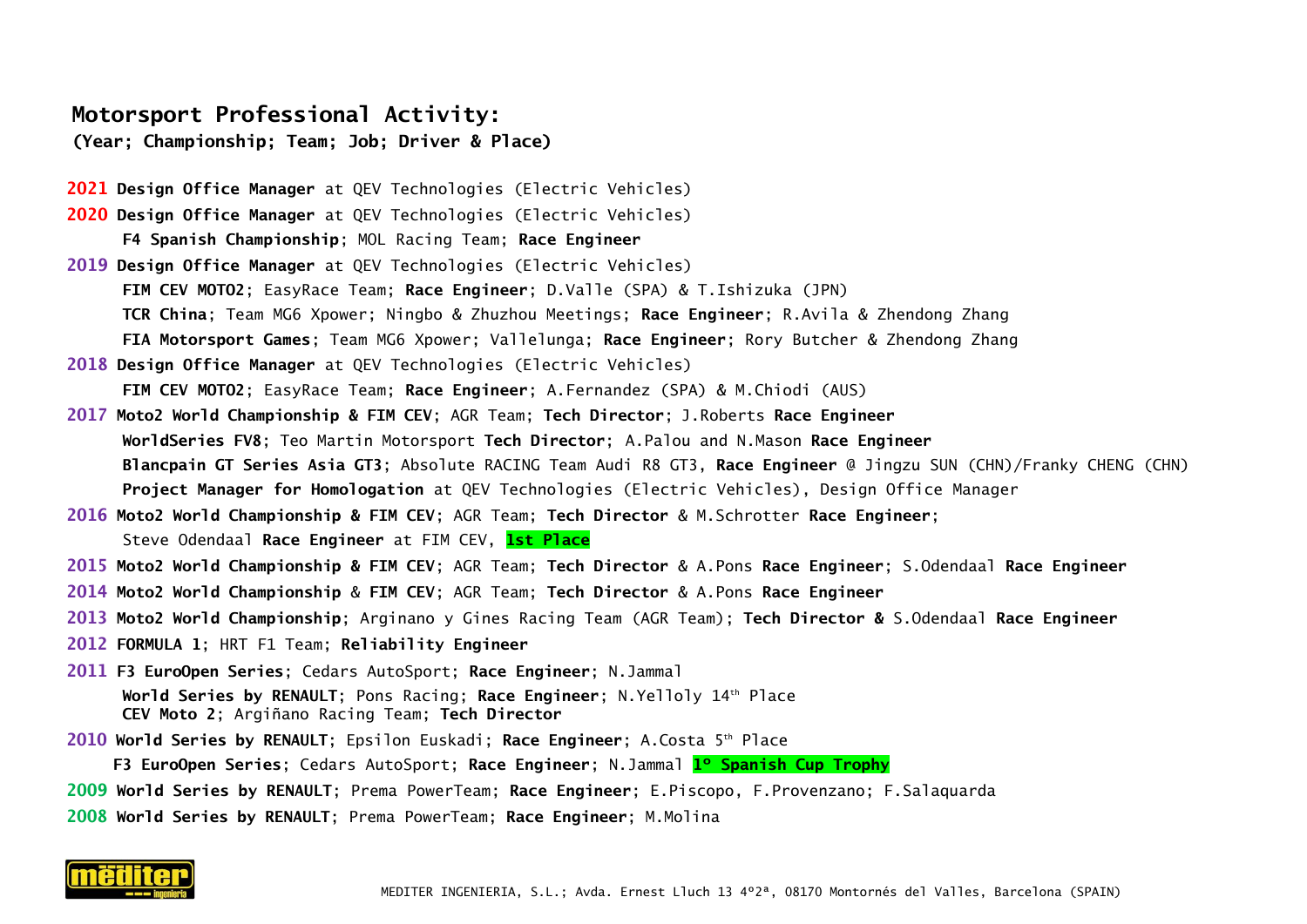**World Series by RENAULT**; Pons RACING; **Tech Director & Race Engineer**; M.Molina **World Series by RENAULT**; Pons RACING; **Tech Director & Race Engineer**; C.Miguez & T.Gommedy **World Series by RENAULT**; Pons RACING; **Tech Director & Race Engineer**; A.Valles **2nd Place World Series by NISSAN**; Pons RACING; **Tech Director & Race Engineer**; A.Valles 7° Place; (H.Kovalainen **1st Place**) **World Series by NISSAN**; Gabord Competición; **Tech Director & Race Engineer**; H.Kovalainen **2nd Place** (E.Montagny **1st Place**) **World Series by NISSAN**; Gabord Competición; **Tech Director**, R. Zonta **1st Place GT Spanish Championship**; Gabord Competición; **Tech Director & Race Engineer**, Carlos Palau; **1st Place Rally World Championship**; Gabord Competición; **Tech Director**; **Motorsport Engineer Support** F**IA World Rally CAR** for Seat Sport **Rally World Championship**; Gabord Competición; **Tech Director**; **Motorsport Engineer Support** F**IA World Rally CAR** for Seat Sport **Rally World Championship**; Gabord Competición; **Tech Director**; **Motorsport Engineer Support** F**IA Kit CAR** for Seat Sport **Formula Renault Spider**; Méditer Ingeniería; **Tech Director & Race Engineer**, L. Villamil **FIA Super Touring Car**; Nissan Motorsport Spain; **Race Engineer**; L.Pérez Sala; **2nd Place FIA Super Touring Car**; Nissan Motorsport Spain; **Race Engineer**; L.Pérez Sala; **2nd Place FIA Super Touring Car**; Nissan Motorsport Spain; **Race Engineer**; L.Pérez Sala; 3th Place **Spanish Touring Car**; Nissan Motorsport Spain; **Race Engineer**; L.Pérez Sala; **1st Place Spanish Touring Car**; Nissan Motorsport Spain; **Race Engineer**; L.Pérez Sala; 8° Place **Motorcycle World Championship** 125cc; JJ Cobas; **Technical Engine Dyno** (Eduardo Giro leader) Mechanical Engineering Degree University: Barcelona JJ Cobas Team; **Data Adquisition Hard & Soft Engineer Chieff development for Motorcycle** (Antonio Cobas Leader) Mechanical Engineering Degree University: Barcelona **Motorcycle World Championship** 250cc; Honda Pons; **Mechanic**; Sito Pons; **1st Place Escola Universitaria Ingeniería Técnica Industrial Barcelona** (EUITIB) **Motorcycle World Championship** 250cc; Honda Pons; **Mechanic**; Sito Pons; **2nd Place Motorcycle World Championship** 250cc; Honda Pons; **Mechanic**; Sito Pons; **2nd Place Motorcycle World Championship** 250cc; Kobas Team; **Mechanic**; Antonio Jorge Neto

**Motorcycle World Championship** 250cc; Kobas Team; **Mechanic**; Sito Pons; 4° Place

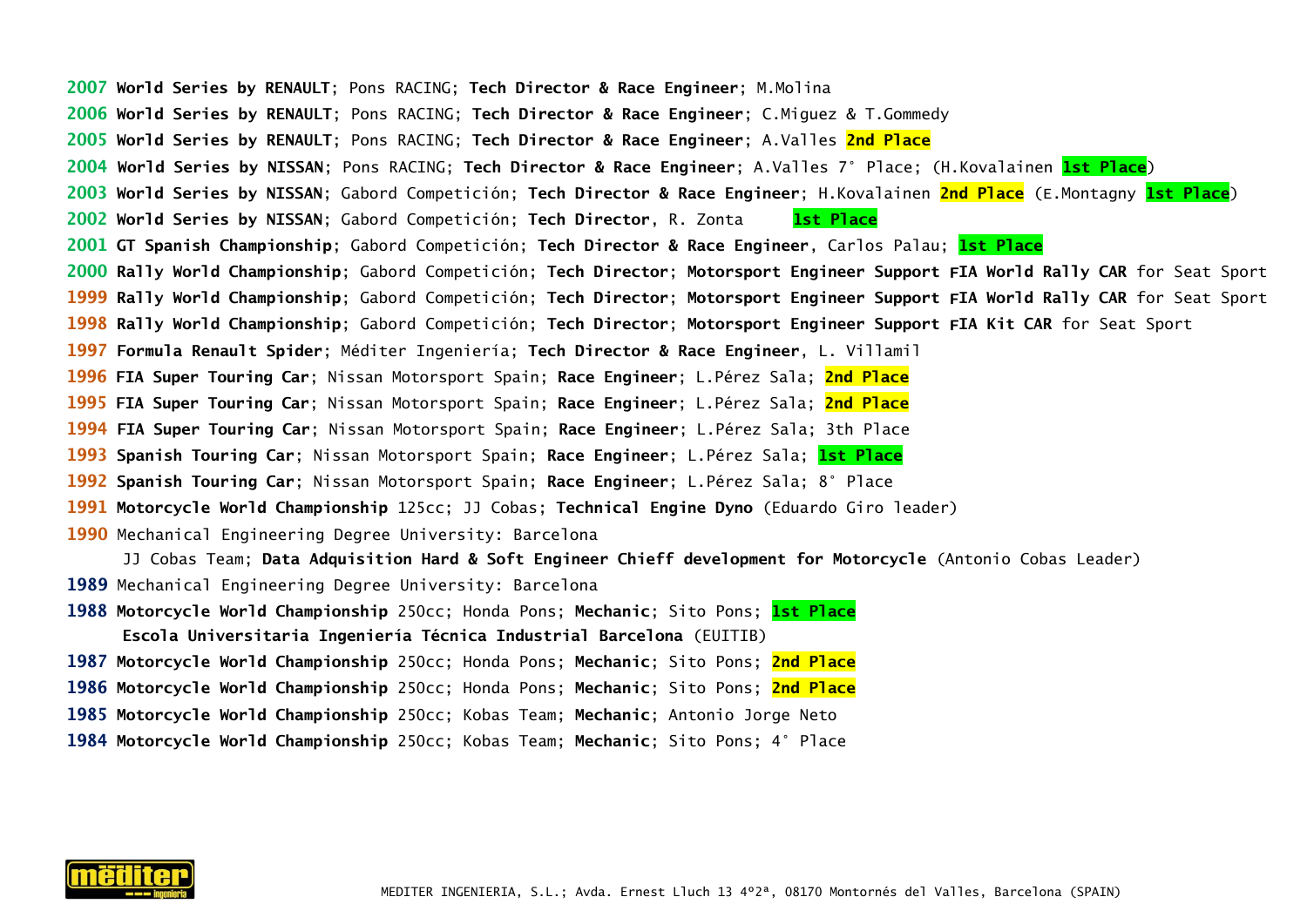







MEDITER INGENIERIA, S.L.; Avda. Ernest Lluch 13 4º2ª, 08170 Montornés del Valles, Barcelona (SPAIN)